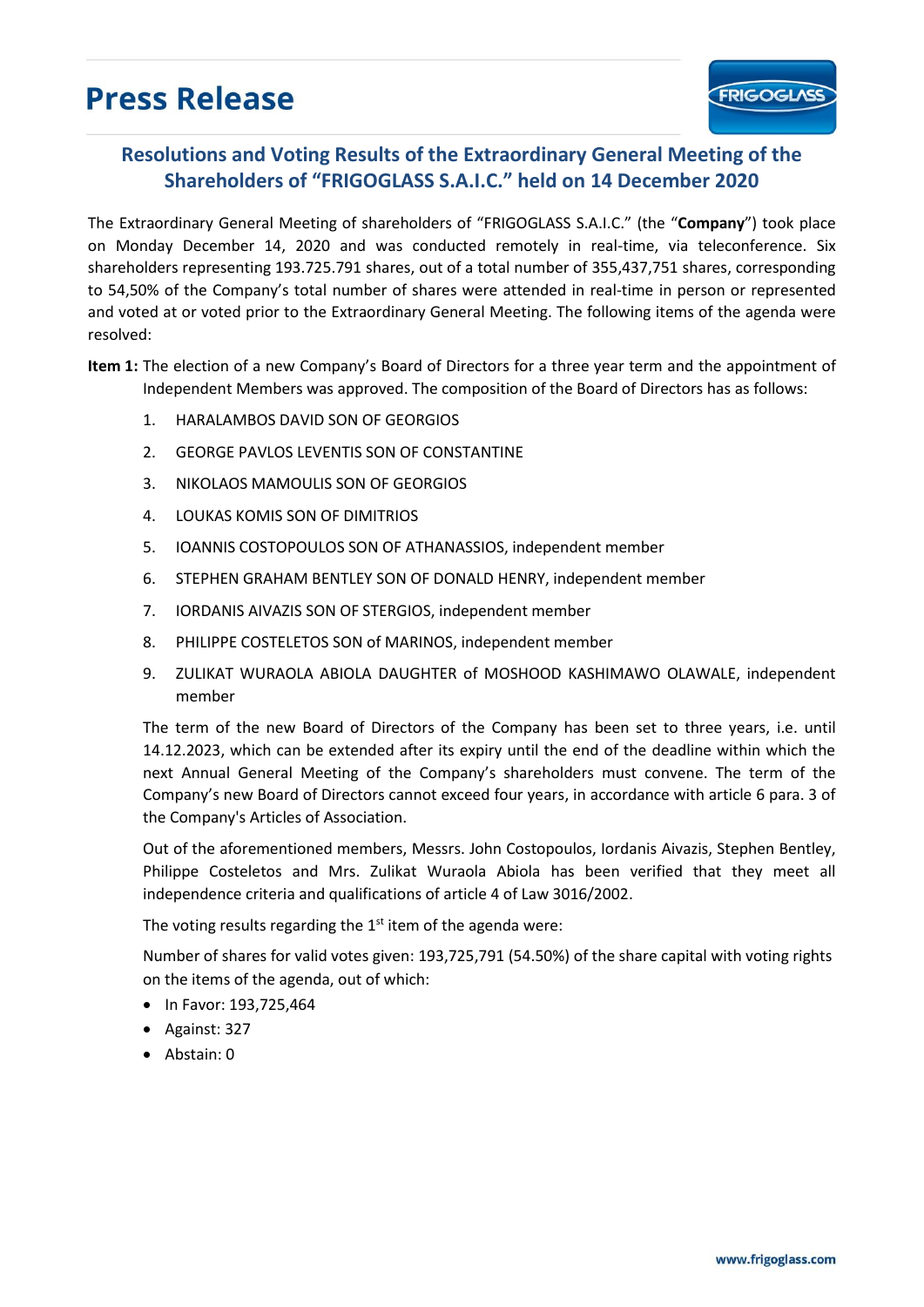- **Item 2:** The appointment of the Company's Audit Committee as independent according to article 44 of Law 4449/2017, as in force, comprised by a total of three members, of which two Independent Non-Executive Members of the Board of Directors and one third party (non-member of the Board of Directors), was approved. The new composition of the Audit Committee has as follows:
	- 1. George Samothrakis third party (non-member of the Board of Directors), independent member
	- 2. Stephen Bentley independent non-executive member of the Board of Directors, and
	- 3. Zulikat Wuraola Abiola independent non-executive member of the Board of Directors.

The term of the Audit Committee is set to be equal to the one of the Board of Directors.

All members of the Audit Committee have sufficient knowledge of the Company's business while in particular Mr. George Samothrakis has sufficient knowledge and experience of auditing or accounting. Finally, all members of the Audit Committee has been verified that they are independent from the Company, according to article 44 para. 1 (d) of Law 4449/2017, as in force.

The voting results regarding the 2<sup>nd</sup> item of the agenda were:

Number of shares for valid votes given: 193,725,791 (54.50%) of the share capital with voting rights on the items of the agenda, out of which:

- In Favor: 193,725,464
- Against: 327
- Abstain: 0

## **Enquiries**

**Frigoglass**  John Stamatakos Group Treasury and Investor Relations Manager Tel: +30 210 6165767 E-mail: jstamatakos@frigoglass.com

## **Frigoglass**

Frigoglass is a strategic partner to beverage brands throughout the world. We are one of the global leaders in the Ice Cold Merchandisers (ICM) market and the principal supplier of glass packaging in the high growth markets of West Africa.

Frigoglass has long-standing relationships with blue chip customers in the soft drinks and beverage industries. Our bespoke Ice Cold Merchandisers (beverage coolers) enhance our customers' beverage branding and facilitate immediate beverage consumption. At the same time, our leading innovations in the field of green refrigeration enable our customers to meet their sustainability and carbon emissions reduction targets.